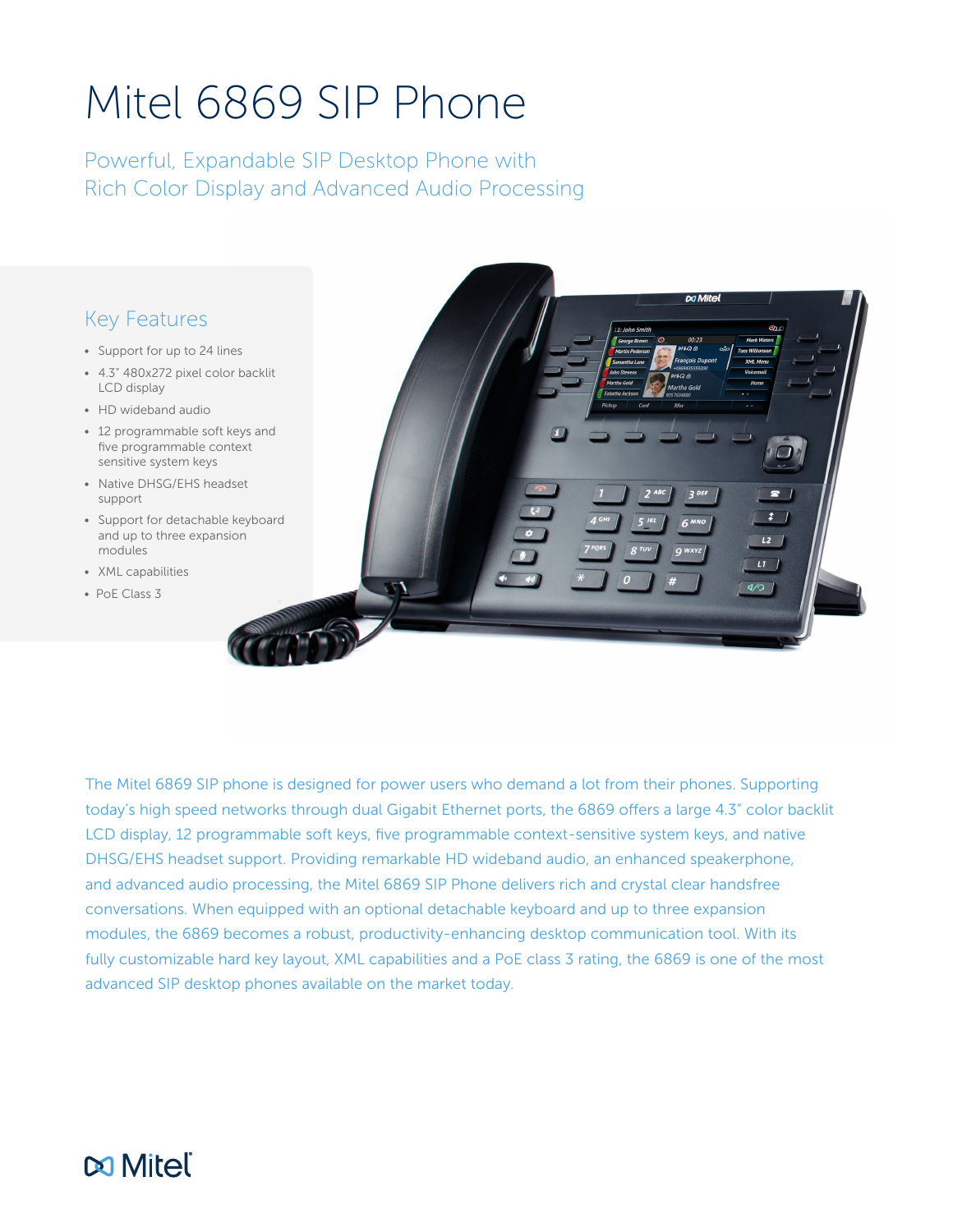#### Key Features and Benefits

#### REMARKABLE AUDIO

All Mitel 6800 series SIP phones feature Mitel Hi-Q audio technology to deliver enhanced performance and voice clarity. Integrating HD wideband audio codecs, advanced audio processing, and hardware components that support a true wideband frequency range, the 6869 offers a superior voice experience on each audio path – handset, speakerphone or headset port – making conversations crystal clear and more life-like.

#### HIGH RESOLUTION COLOR DISPLAY

The Mitel 6869 SIP Phone features an exceptionally large high-resolution backlit LCD display that delivers a rich visual presentation to maximize productivity. The 4.3" (480x272 pixel) color display, combined with icon based navigation menus and an intuitive user interface, makes the many powerful telephony features of the 6869 instinctively easy to use.

#### FLEXIBLE HEADSET OPTIONS

The Mitel 6869 SIP Phone offers USB headset support and features an innovative headset port that uniquely provides dual support for DHSG/EHS and modular 4-pin headset connections. Users with wireless headsets that support DHSG/EHS can now connect directly to the 6869 using standard third-party cables.

#### ENVIRONMENTALLY FRIENDLY

All Mitel 6800 series SIP phones have been designed with the environment in mind. The Mitel 6869 supports an optional Efficiency Level "V" compliant power adaptor if required. With smaller packaging that includes 100% recycled and biodegradable material, the Mitel 6800 series is one of the most environmentally friendly family of SIP phones on the market.

#### Feature Keys

- *• 2 dedicated line keys with LEDs*
- *• 12 programmable soft keys with LEDs that can be customized to access up to a total of 44 functions*
- *• 5 context-sensitive system keys that can becustomized to access up to a total of 24 functions*
- *• Four-way navigation key with Select/OK button*
- *• Dedicated function keys, including:*
	- *• Callers List, Hold, Redial, Goodbye, Info Key, Options, 2 volume keys, Mute (with LED), and Speaker/Headset (with LED)*
- *• Optional customizable hard keys for personalized key configurations*
- *• 5 alternative, key caps including DND, CFD,Voice Mail, L3, L4*
- *• Built in USB 2.0 port*

#### Audio and Codecs

- *• Mitel Hi-Q Audio Technology*
- *• Hearing aid compatible (HAC) handset*
- *• Full-duplex quality speakerphone*
- *• Codecs: G.711 μ-law / A-law, G.729, G.722, AMR\*,AMR-WB(G.722.2)\*, G.726, iLBC, BV16, BV32, L16*
- *• Echo cancellation*
- *• Comfort noise utilization*
- *• Packet loss concealment*
- *• Voice Quality Metrics, including MOS*
- *• USB, DHSG/EHS, and 4-pin modular headset support*

#### Display and Indicators

- *• 4.3" 480x272 pixel color backlit LCD display*
- *• Intuitive graphical user interface and navigation menus*
- *• Adjustable screen brightness for user comfort in different lighting environments*
- *• Dedicated LED for call and message waiting indication*